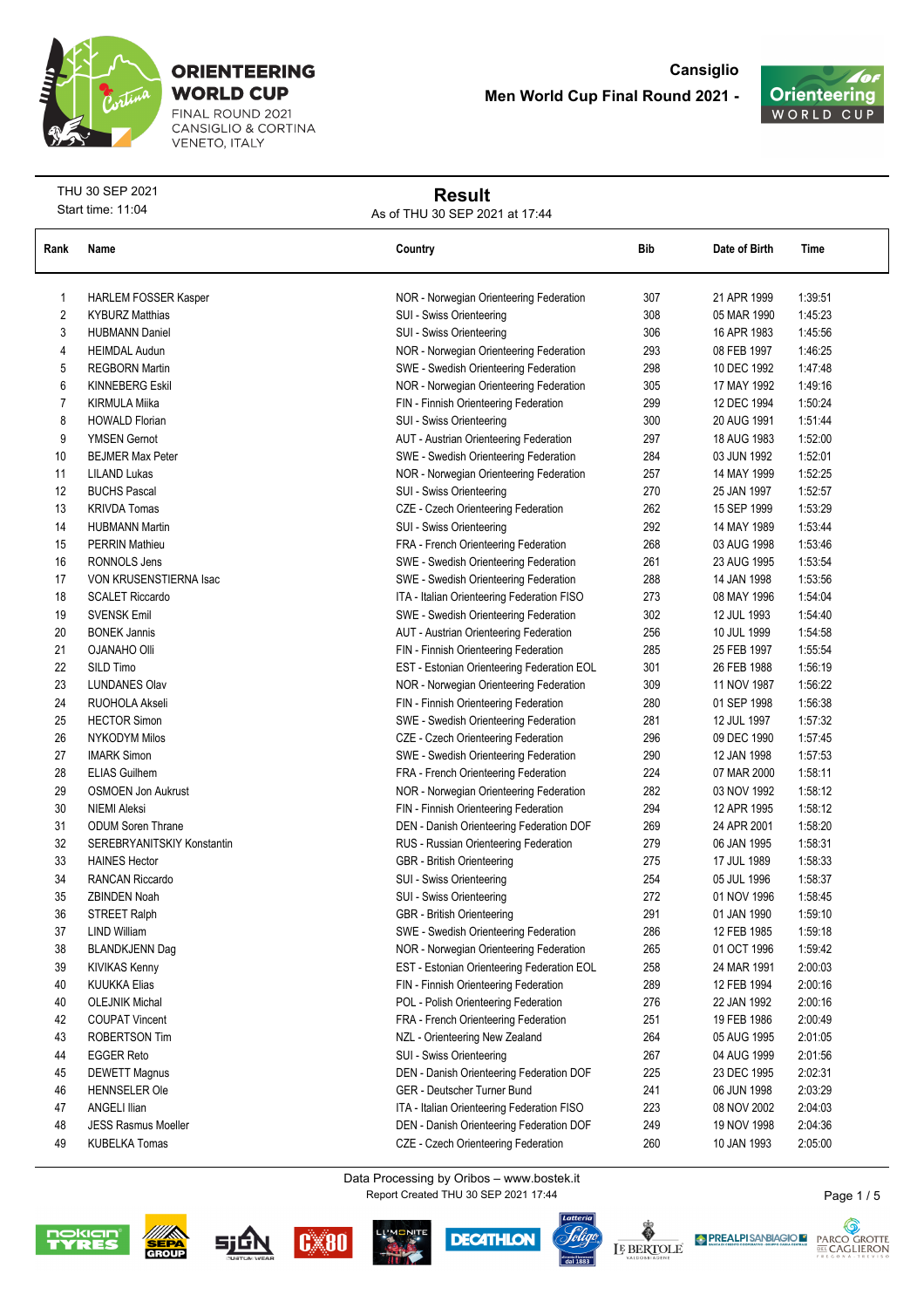

FINAL ROUND 2021 CANSIGLIO & CORTINA **VENETO, ITALY** 



THU 30 SEP 2021 Start time: 11:04

## **Result**

As of THU 30 SEP 2021 at 17:44

| Rank                     | Name                     | Country                                         | Bib | Date of Birth | Time                 |
|--------------------------|--------------------------|-------------------------------------------------|-----|---------------|----------------------|
| 50                       | <b>VUITTON Julien</b>    | FRA - French Orienteering Federation            | 213 | 24 JUN 2001   | 2:05:05              |
| 51                       | <b>OLLIN Heino</b>       | EST - Estonian Orienteering Federation EOL      | 244 | 11 APR 1996   | 2:05:24              |
| 52                       | <b>PETER Mathias</b>     | AUT - Austrian Orienteering Federation          | 263 | 05 MAR 1996   | 2:05:48              |
| 53                       | <b>ZERNIS Rudolfs</b>    | LAT - Latvian Orienteering Federation           | 287 | 03 MAY 1994   | 2:05:59              |
| 54                       | <b>NOGUEIRA Luis</b>     | ESP - Spanish Orienteering Federation FEDO      | 230 | 25 DEC 1989   | 2:06:03              |
| 55                       | AHO Aaro                 | FIN - Finnish Orienteering Federation           | 253 | 20 MAY 1999   | 2:06:05              |
| 56                       | JOHANSSON Anton          | SWE - Swedish Orienteering Federation           | 252 | 25 APR 1994   | 2:07:01              |
| 57                       | SILD Lauri               | EST - Estonian Orienteering Federation EOL      | 271 | 28 MAY 1990   | 2:07:39              |
| 58                       | <b>HUBACEK Jonas</b>     | CZE - Czech Orienteering Federation             | 243 | 05 NOV 1995   | 2:07:44              |
| 59                       | <b>DOEHLER Erik</b>      | GER - Deutscher Turner Bund                     | 236 | 31 MAR 1998   | 2:09:09              |
| 60                       | <b>OEBRO Emil</b>        | DEN - Danish Orienteering Federation DOF        | 247 | 26 MAY 1996   | 2:09:20              |
| 61                       | LLORENS CAELLAS Pau      | ESP - Spanish Orienteering Federation FEDO      | 250 | 31 MAR 1994   | 2:09:39              |
| 62                       | <b>DEBERTOLIS Mattia</b> | ITA - Italian Orienteering Federation FISO      | 233 | 04 AUG 1996   | 2:10:24              |
| 63                       | PRYJMA Fryderyk          | POL - Polish Orienteering Federation            | 212 | 04 JUL 1998   | 2:10:41              |
| 64                       | <b>MERL Robert</b>       | AUT - Austrian Orienteering Federation          | 278 | 15 JUN 1991   | 2:10:45              |
| 65                       | <b>THOMAS Alastair</b>   | <b>GBR</b> - British Orienteering               | 210 | 28 APR 2000   | 2:10:59              |
| 66                       | CASANOVA Riccardo        | GER - Deutscher Turner Bund                     | 209 | 21 MAY 2000   | 2:11:13              |
| 67                       | <b>KULESHOV Mikhail</b>  | RUS - Russian Orienteering Federation           | 228 | 14 MAR 1997   | 2:11:51              |
| 68                       | POPOV Artem              | RUS - Russian Orienteering Federation           | 245 | 30 MAY 1991   | 2:12:24              |
| 69                       | <b>REINER Matthias</b>   | AUT - Austrian Orienteering Federation          | 237 | 07 FEB 1994   | 2:12:50              |
| 70                       | <b>BAUMHOLCZER Mate</b>  | HUN - Hungarian Orienteering Federation         | 220 | 10 DEC 1992   | 2:13:13              |
| 71                       | <b>PAULINS Arturs</b>    | LAT - Latvian Orienteering Federation           | 266 | 02 APR 1989   | 2:13:24              |
| 72                       | <b>HADORN Joey</b>       | SUI - Swiss Orienteering                        | 304 | 11 APR 1997   | 2:13:51              |
| 73                       | <b>BAKO</b> Aron         | HUN - Hungarian Orienteering Federation         | 242 | 10 OCT 1992   | 2:13:58              |
| 74                       | <b>SCOTT Toby</b>        | NZL - Orienteering New Zealand                  | 240 | 26 FEB 1991   | 2:14:06              |
| 75                       | MITCHELL Ben             | GBR - British Orienteering                      | 238 | 07 NOV 1993   | 2:14:52              |
| 76                       | SERRALLONGA ARQUES Marc  | ESP - Spanish Orienteering Federation FEDO      | 234 | 23 JAN 1992   | 2:15:15              |
| 77                       | <b>UPITIS Uldis</b>      | LAT - Latvian Orienteering Federation           | 239 | 02 MAY 1998   | 2:15:22              |
| 78                       | <b>GLONEK Jakub</b>      | CZE - Czech Orienteering Federation             | 219 | 22 JUL 1996   | 2:15:52              |
| 79                       | <b>GROELL Matthias</b>   | AUT - Austrian Orienteering Federation          | 246 | 14 OCT 1995   | 2:16:24              |
| 80                       | <b>CAUNE ligvars</b>     | LAT - Latvian Orienteering Federation           | 217 | 04 SEP 1999   | 2:16:41              |
| 81                       | <b>KRUMINS Rihards</b>   | LAT - Latvian Orienteering Federation           | 232 | 21 AUG 2000   | 2:17:18              |
| 82                       | <b>MARIANI Francesco</b> | ITA - Italian Orienteering Federation FISO      | 203 | 26 AUG 2001   | 2:20:04              |
| 83                       | <b>ROUDNY Martin</b>     | CZE - Czech Orienteering Federation             | 211 | 05 JUL 2000   | 2:20:40              |
| 84                       | <b>EIDSMO Mats</b>       | NOR - Norwegian Orienteering Federation         | 201 | 07 MAY 2000   | 2:21:47              |
| 85                       | <b>GERBER Csaba</b>      | HUN - Hungarian Orienteering Federation         | 226 | 11 AUG 1998   | 2:22:32              |
| 86                       | <b>BLAISE Mathias</b>    | BEL - Belgian Orienteering Federation ABSO BVOS | 221 | 07 NOV 1998   | 2:24:23              |
| 87                       | <b>SPEKTORS Fricis</b>   | LAT - Latvian Orienteering Federation           | 222 | 30 DEC 2000   | 2:24:31              |
| 88                       | VAN DER OUDERAA Francois | BEL - Belgian Orienteering Federation ABSO BVOS | 218 | 13 NOV 1987   | 2:26:24              |
| 89                       | SCHOENING Eskil          | DEN - Danish Orienteering Federation DOF        | 227 | 08 DEC 1993   | 2:27:00              |
| 90                       | <b>SCOPEL Mattia</b>     | ITA - Italian Orienteering Federation FISO      | 206 | 25 APR 2000   | 2:27:38              |
| 91                       | HEMMINGSEN Malte Kjaer   | DEN - Danish Orienteering Federation DOF        | 229 | 05 APR 2000   | 2:29:09              |
| 92                       | <b>SPAETH Felix</b>      | GER - Deutscher Turner Bund                     | 248 | 18 JUN 1991   | 2:29:17              |
| 93                       | <b>LARAIA Thomas</b>     | USA - Orienteering USA                          | 207 | 12 JAN 2000   | 2:30:53              |
| 94                       | DUDLEY Joshua            | <b>GBR</b> - British Orienteering               | 216 | 17 NOV 1995   | 2:33:52              |
| 95                       | <b>HABERKORN Guilhem</b> | FRA - French Orienteering Federation            | 215 | 27 DEC 2000   | 2:37:38              |
| 96                       | <b>DRYGALSKI Tom</b>     | BEL - Belgian Orienteering Federation ABSO BVOS | 202 | 13 OCT 1996   | 2:52:00              |
|                          | PATSCHEIDER Lukas        | ITA - Italian Orienteering Federation FISO      | 214 | 01 JAN 1999   | <b>Missing Punch</b> |
| $\overline{\phantom{a}}$ | SYRJALAINEN Topi         | FIN - Finnish Orienteering Federation           | 283 | 07 NOV 1997   | Did Not Finish       |

Report Created THU 30 SEP 2021 17:44 Data Processing by Oribos – www.bostek.it













PARCO GROTTE

Page 2 / 5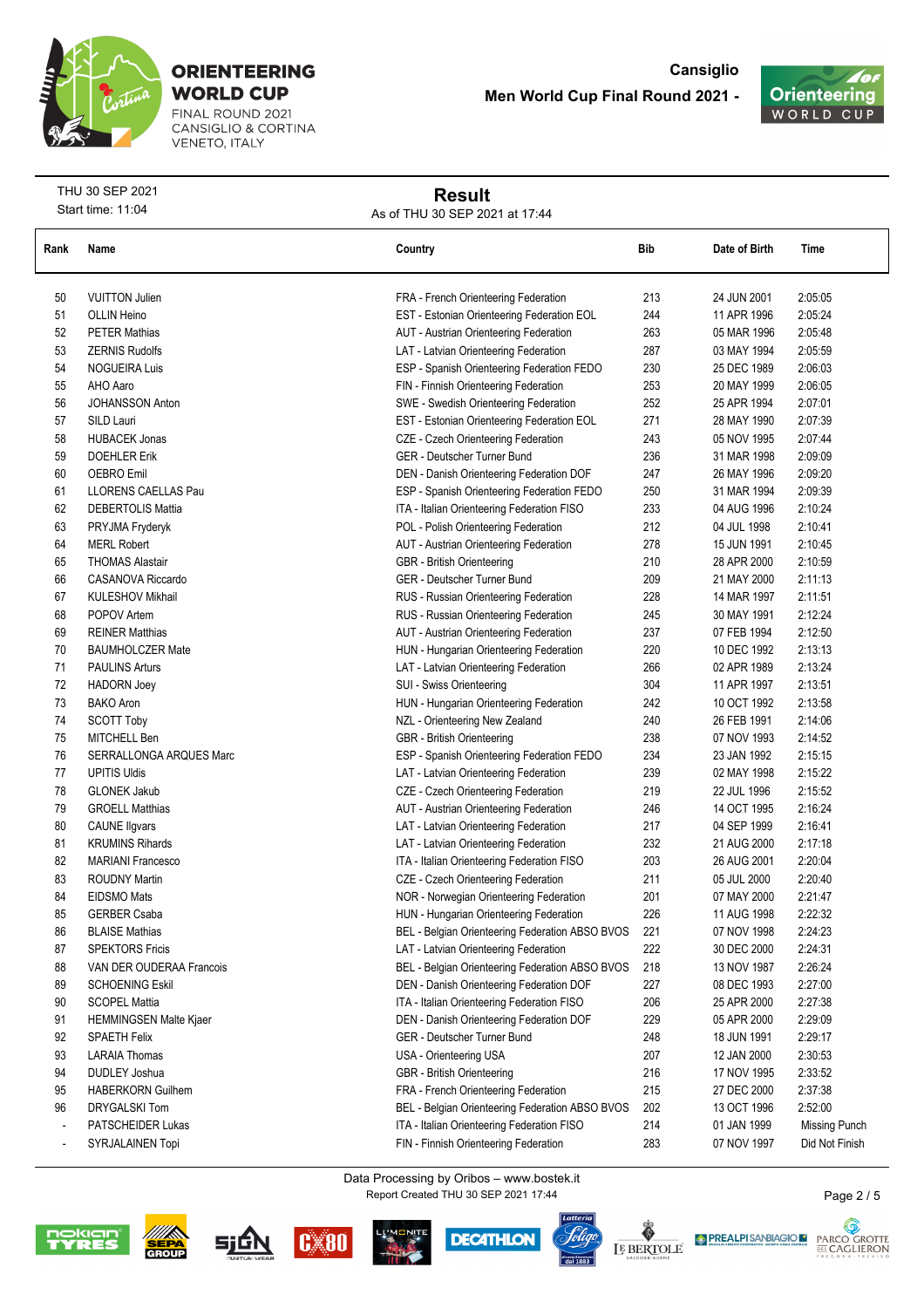

FINAL ROUND 2021<br>CANSIGLIO & CORTINA VENETO, ITALY



| THU 30 SEP 2021<br>Start time: 11:04 |                            | <b>Result</b><br>As of THU 30 SEP 2021 at 17:44 |     |               |                |
|--------------------------------------|----------------------------|-------------------------------------------------|-----|---------------|----------------|
| Rank                                 | Name                       | Country                                         | Bib | Date of Birth | Time           |
|                                      | <b>BASSET Lucas</b>        | FRA - French Orienteering Federation            | 303 | 28 MAR 1991   | Did Not Finish |
|                                      | <b>STEIWER Gaute</b>       | NOR - Norwegian Orienteering Federation         | 295 | 31 JAN 1990   | Did Not Finish |
|                                      | NOVIKOV Valentin           | RUS - Russian Orienteering Federation           | 274 | 01 OCT 1974   | Did Not Finish |
|                                      | <b>SMITHARD Chris</b>      | <b>GBR</b> - British Orienteering               | 231 | 10 APR 1989   | Did Not Finish |
|                                      | BETTEGA Damiano            | ITA - Italian Orienteering Federation FISO      | 208 | 12 FEB 2001   | Did Not Finish |
|                                      | <b>SCHANIEL Ricardo</b>    | USA - Orienteering USA                          | 204 | 03 APR 2000   | Did Not Finish |
|                                      | <b>MICHELSEN Christian</b> | CAN - Orienteering Canada                       | 205 | 13 SEP 1999   | Did Not Finish |

Report Created THU 30 SEP 2021 17:44 Data Processing by Oribos – www.bostek.it



















Page 3 / 5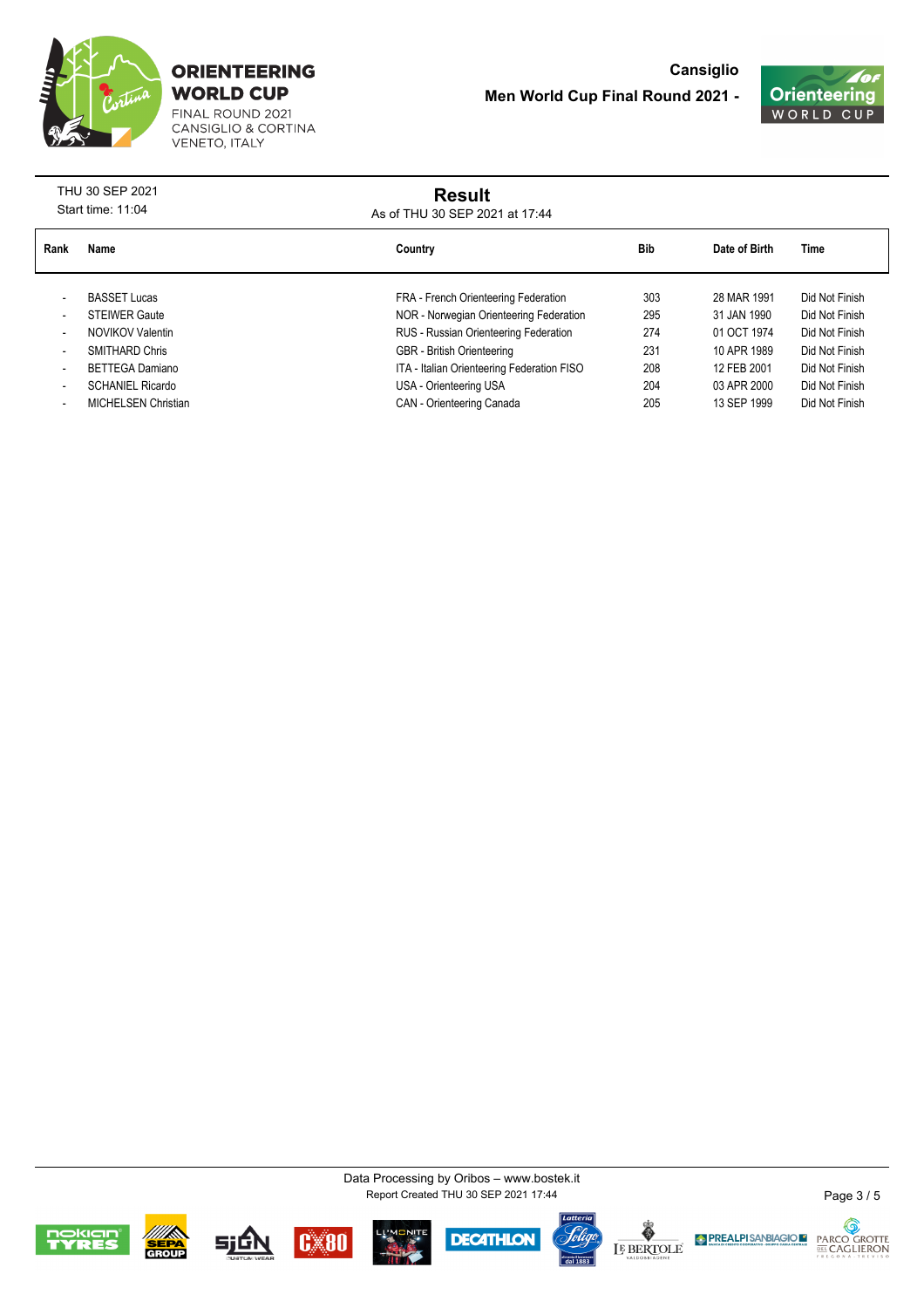

FINAL ROUND 2021<br>CANSIGLIO & CORTINA **VENETO, ITALY** 



THU 30 SEP 2021 Start time: 11:04

## **Result**

As of THU 30 SEP 2021 at 17:44

| Rank           | Name                           | Country                                    | Bib | Date of Birth | Time    |
|----------------|--------------------------------|--------------------------------------------|-----|---------------|---------|
| 1              | <b>ALEXANDERSSON Tove</b>      | SWE - Swedish Orienteering Federation      | 97  | 07 SEP 1992   | 1:20:59 |
| 2              | AEBERSOLD Simona               | SUI - Swiss Orienteering                   | 95  | 13 APR 1998   | 1:26:41 |
| 3              | <b>GEMPERLE Natalia</b>        | RUS - Russian Orienteering Federation      | 96  | 09 DEC 1990   | 1.27:10 |
| 4              | <b>BENJAMINSEN Andrine</b>     | NOR - Norwegian Orienteering Federation    | 93  | 23 JUL 1995   | 1:28:10 |
| 5              | <b>HAGSTROM Sara</b>           | SWE - Swedish Orienteering Federation      | 90  | 25 MAR 1995   | 1:29:10 |
| 6              | <b>KYBURZ Sarina</b>           | SUI - Swiss Orienteering                   | 76  | 28 MAY 1991   | 1:31:33 |
| $\overline{7}$ | <b>RISBY Lisa</b>              | SWE - Swedish Orienteering Federation      | 88  | 06 JUL 1993   | 1:32:59 |
| 8              | LUNDBERG Hanna                 | SWE - Swedish Orienteering Federation      | 60  | 16 JUL 2002   | 1:34:04 |
| 9              | <b>JANOSIKOVA Tereza</b>       | CZE - Czech Orienteering Federation        | 65  | 08 FEB 1999   | 1:34:44 |
| 10             | <b>KARHOLA Lotta</b>           | FIN - Finnish Orienteering Federation      | 82  | 11 SEP 1991   | 1:35:05 |
| 11             | KOSOVA Denisa                  | CZE - Czech Orienteering Federation        | 86  | 18 JUL 1991   | 1:35:10 |
| 12             | CARTER DAVIES Megan            | <b>GBR</b> - British Orienteering          | 71  | 10 FEB 1996   | 1:36:13 |
| 13             | <b>OHLSSON Karolin</b>         | SWE - Swedish Orienteering Federation      | 94  | 29 AUG 1991   | 1:36:37 |
| 14             | <b>LOESCH Susen</b>            | GER - Deutscher Turner Bund                | 72  | 21 AUG 1993   | 1:37:03 |
| 15             | <b>OLAUSSEN Marie</b>          | NOR - Norwegian Orienteering Federation    | 83  | 19 APR 1997   | 1:37:06 |
| 16             | HAESTAD BJORNSTAD Victoria     | NOR - Norwegian Orienteering Federation    | 32  | 11 FEB 1999   | 1:37:10 |
| 17             | <b>GROSS Paula</b>             | SUI - Swiss Orienteering                   | 80  | 03 JUN 1996   | 1:37:55 |
| 18             | KALININA Veronika              | RUS - Russian Orienteering Federation      | 57  | 09 JAN 2000   | 1:38:11 |
| 19             | <b>HORCICKOVA Vendula</b>      | CZE - Czech Orienteering Federation        | 74  | 19 JUL 1993   | 1:38:19 |
| 20             | <b>BRAATEN Synnoeve</b>        | NOR - Norwegian Orienteering Federation    | 45  | 07 JAN 1995   | 1:39:05 |
| 21             | <b>CEDERBERG Line</b>          | DEN - Danish Orienteering Federation DOF   | 61  | 12 DEC 1997   | 1:39:30 |
| 22             | <b>BERGERUD LYE Tone</b>       | NOR - Norwegian Orienteering Federation    | 7   | 26 MAY 1982   | 1:39:45 |
| 22             | <b>ANDERSEN Marianne</b>       | NOR - Norwegian Orienteering Federation    | 89  | 27 MAR 1980   | 1:39:45 |
| 24             | <b>BJESSMO</b> Emma            | SWE - Swedish Orienteering Federation      | 66  | 22 JUN 1995   | 1:39:47 |
| 25             | <b>KLEMETTINEN Veera</b>       | FIN - Finnish Orienteering Federation      | 70  | 04 SEP 1998   | 1:39:50 |
| 26             | RUDNAYA Anastasia              | RUS - Russian Orienteering Federation      | 87  | 04 OCT 1990   | 1:39:54 |
| 27             | <b>HORNIK Aleksandra</b>       | POL - Polish Orienteering Federation       | 79  | 17 DEC 1996   | 1:40:15 |
| 28             | <b>BASSET</b> Isia             | FRA - French Orienteering Federation       | 85  | 20 SEP 1993   | 1:41:42 |
| 29             | <b>MOLLOY Grace</b>            | GBR - British Orienteering                 | 50  | 02 MAY 2000   | 14144   |
| 30             | <b>RUCH Martina</b>            | SUI - Swiss Orienteering                   | 69  | 28 SEP 1994   | 1:42:42 |
| 31             | <b>OEDUM Miri Thrane</b>       | DEN - Danish Orienteering Federation DOF   | 75  | 30 JUN 1995   | 1.42.46 |
| 32             | OBERG Johanna                  | SWE - Swedish Orienteering Federation      | 81  | 27 AUG 1996   | 1:42:48 |
| 33             | <b>JALAVA Enni</b>             | FIN - Finnish Orienteering Federation      | 39  | 23 AUG 1997   | 1:42:56 |
| 34             | HAANPAA Anni                   | FIN - Finnish Orienteering Federation      | 59  | 07 JAN 1998   | 1:43:16 |
| 35             | POLZER Carina                  | AUT - Austrian Orienteering Federation     | 29  | 14 APR 1996   | 1:43:17 |
| 36             | PEZZATI Elena                  | SUI - Swiss Orienteering                   | 48  | 11 JUN 1999   | 1:43:22 |
| 37             | <b>ANDERSEN Cecilie</b>        | <b>GBR</b> - British Orienteering          | 19  | 22 SEP 1997   | 1:43:45 |
| 38             | STADLER Deborah                | SUI - Swiss Orienteering                   | 56  | 20 DEC 1997   | 1:43:54 |
| 39             | <b>AEBI Marion</b>             | SUI - Swiss Orienteering                   | 46  | 12 FEB 1993   | 1.44.11 |
| 40             | STRAND Lina                    | SWE - Swedish Orienteering Federation      | 92  | 23 DEC 1988   | 145:24  |
| 41             | SIMONSEN Annika                | DEN - Danish Orienteering Federation DOF   | 38  | 26 MAR 2000   | 1:45:32 |
| 42             | RIHMA Annika                   | EST - Estonian Orienteering Federation EOL | 58  | 14 JUN 1984   | 1:45:39 |
| 43             | <b>CALANDRY Cecile</b>         | FRA - French Orienteering Federation       | 25  | 13 FEB 2001   | 1:45:46 |
| 44             | <b>RAMSTEIN Laura</b>          | AUT - Austrian Orienteering Federation     | 51  | 17 NOV 1992   | 1:45:53 |
| 45             | <b>KLYSNER Cecilie Friberg</b> | DEN - Danish Orienteering Federation DOF   | 78  | 02 MAY 1994   | 1:45:58 |
| 46             | KNAPOVA Jana                   | CZE - Czech Orienteering Federation        | 77  | 17 DEC 1990   | 1:46:07 |
| 47             | <b>MUELLER Katrin</b>          | SUI - Swiss Orienteering                   | 53  | 01 MAY 1997   | 1.46:13 |
| 48             | HAATAJA Anna                   | FIN - Finnish Orienteering Federation      | 62  | 20 JAN 1996   | 1:46:18 |
| 49             | TOLEDO NAVARRO Ana Isabel      | ESP - Spanish Orienteering Federation FEDO | 33  | 19 JUN 2000   | 1.47:07 |

Report Created THU 30 SEP 2021 17:44 Data Processing by Oribos – www.bostek.it













Page 4 / 5